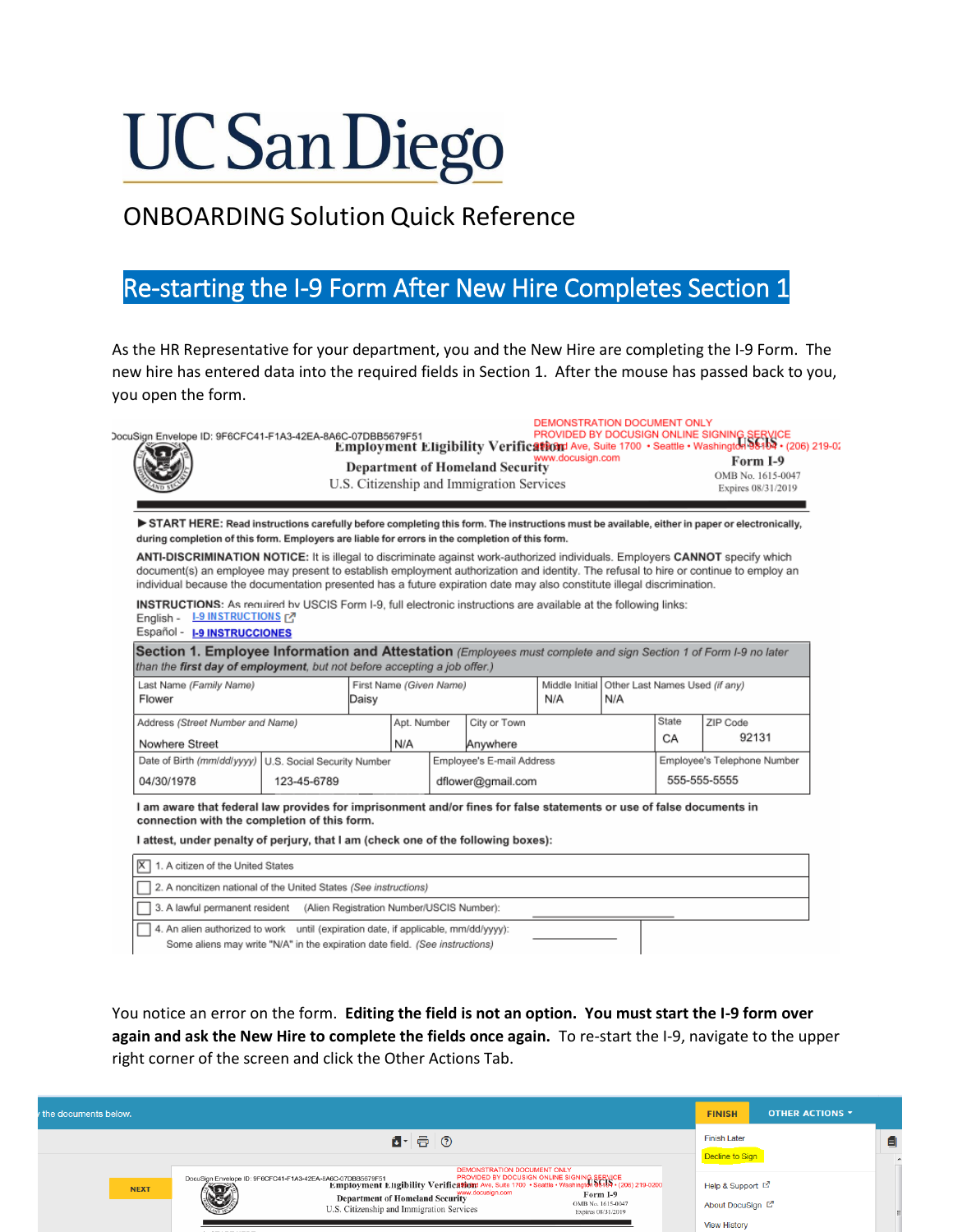Choose the Decline to Sign option. You will receive a notice that if you click the Continue button, the form will become inaccessible. Click Continue and a screen opens that asks for a reason for declining.

#### **Decline to Sign**

Please provide a reason for declining:

Data entry error

484 characters remaining

I withdraw my Electronic Record and Signature Disclosure consent for this and all subsequent envelopes from this sender's company. Checking this box effectively dissolves this electronic signing relationship.

**DECLINE TO SIGN** 

CANCEL

Once you've entered your reason (above it is data entry error), click Decline to Sign again. A screen opens that allows you to re-start the I-9.

UCSD Onboarding Center / In Person Signing

## **Host an In-Person Signing**

You have declined the I-9 form. Restart signing ceremony for I-9 again.

Restart I-9 Ceremony

UC Pan Diono 0600 Cilman Dr. La Jolla, CA 00009

You may also initiate the I-9 ceremony by going into the Solution, searching for the employee's record, and clicking the Signing Ceremony Button. You will notice the Process Stage is identified as I-9 Declined by HR.

⋋